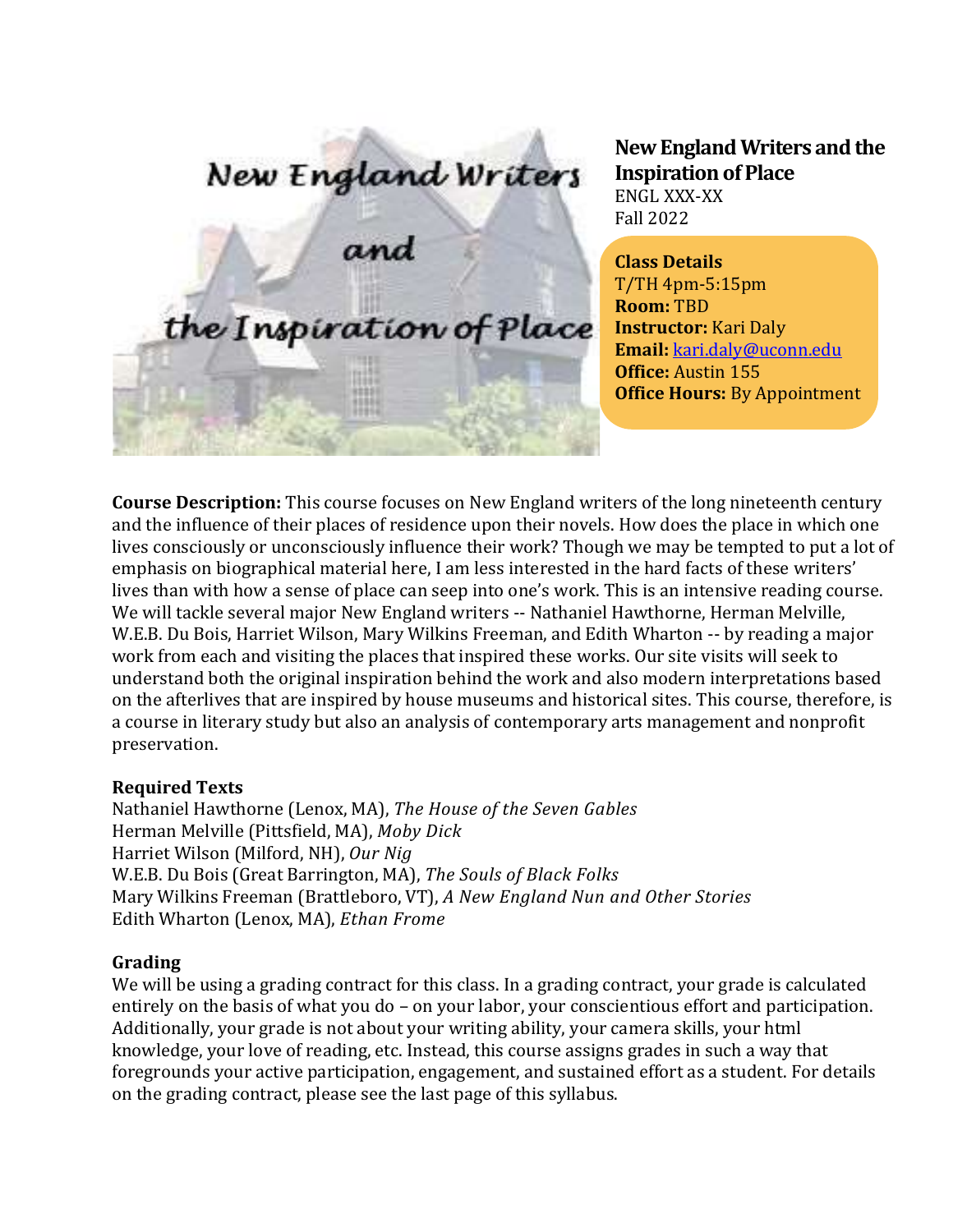#### **Participation and Electronic Devices**

Class participation in a course such as this one is essential. Students are expected to take part in class discussions, which will be largely guided by written reading responses. Therefore, absences will be taken seriously.

While the use of electronic copies of the texts is acceptable, phones are absolutely forbidden. Use of a phone during class time will result in an automatic F for that day's participation grade. Additionally, you will be expected to either bring a written copy of the text *or* a laptop or tablet (if using an e-book) to *every* class. Students who attend class without either a paper copy of the texts or a laptop/tablet to reference an electronic copy will be given an automatic F for that day's participation grade. Due to the nature of the texts we are reading for this course, use of a phone to reference a text during class is forbidden.

### **Email and Communications**

Please be aware that I frequently use the announcement feature in HuskyCT. You are responsible, therefore, for regularly checking your UConn email, especially if classes are canceled. Note, too, that I will only respond to emails from your official UConn email address.

### **Writing Center**

I strongly encourage you to make use of the Writing Center for your projects. This is a free service and can help you identify weak points in your work. Visit [http://writingcenter.uconn.edu](http://writingcenter.uconn.edu/) for more information.

#### **Ethical Scholarship**

It is crucial to find and use source legally and ethically. Review and abide by the University's code on academic misconduct (plagiarism and misuse of sources); you will be held responsible for understanding these materials. Anyone found plagiarizing will fail the essay or the course.

#### **Accommodations**

It is important to me that all students have the tools and resources necessary to be successful in this course. I have worked to ensure that this class is as accessible as possible for all students, incorporating UDL, multimodal texts, accessible content, and flexible deadlines and schedules. I am dedicated to meeting any accommodation requests, whether or not you are registered with UConn's Center for Students with Disabilities. I am also always learning, so I encourage you to approach me at any time with suggestions or requests for ways to make this class more accessible.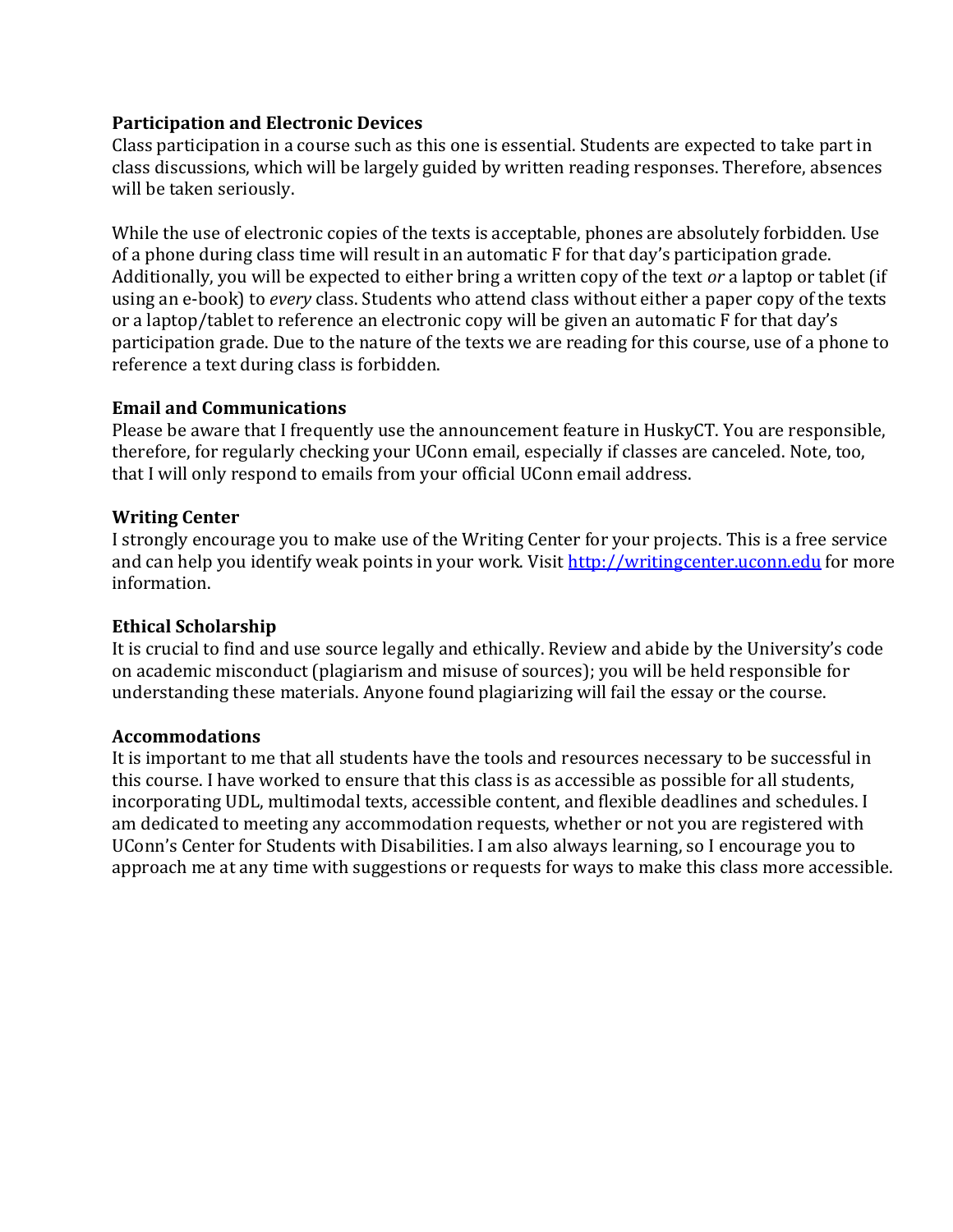# **Details on Course Assignments**

**Reading Responses:** Students are required to submit a 300-600 word response on HuskyCT for each text we read this semester. These can be casual responses, but should be respectful and thoughtful. Mere summaries of the texts we have read will not be accepted.

**Multimodal Projects:** Students will be expected to complete small multimodal projects based on each of our site visits and share them electronically. These can be in the form of Adobe Spark pages, podcasts, videos, etc. We will discuss these projects in more in detail in person prior to our first site visit. These projects will give the individual student's impression of the site as its own entity and in consideration with the role it plays in the text we are reading. Because these projects represent 50% of the student's grade, it is imperative that students complete all six site visits. Please contact me as soon as possible if you cannot make a site visit with the rest of the class.

# **Final Project Assignment**

# **Working Texts:**

• A text we have read this semester and the site associated with it

**Writing Prompt:** In groups, students will create a themed website for a chosen text utilizing scholarly and public-facing research about both the chosen text and the site associated with it. What, in your opinion, is significant about the relationship between the text and the site? This website should comprised of:

- A home page
- And about page (Who has created this site? What is the project of the site?)
- A prior multimodal project from the semester (if using the work of a student outside the group, be sure to get permission first)
- A statement of goals and choices in composing the project
- A Works Cited page
- An additional page of the group's choice

Groups may analyze more than one reading/site if they like, but I recommend not using more than two.

# **Submission Information**

# **Three separate submissions are required:**

- **1.** A 1-2 page explanation of your paper topic. If you're undecided, list the options you're considering. **Due: Thursday, Nov. 14th by class time in the Google Drive 'Final Papers' folder under a folder with your name.**
- **2.** Rough draft (at least 6 pages) is **due Tuesday, Dec. 3rd by class time in the same Google Drive folder.**
- 3. A final draft of 10-12 pages (or about 3,000-3,600 words) is **due Saturday, December 14th by 11:59:59pm.** This must be uploaded to HuskyCT under "Upload Papers Here!" and must be in Word format (.doc. or.docx). Papers submitted in alternative formats will be counted as late submissions with the consequent penalties.

**Evaluation Criteria:** Successful papers will present a cohesive argument about the chosen text and site using adequate and relevant research. **At least six secondary sources must be utilized, half of which must come from peer-reviewed sources.** Papers should not merely represent a collection of other research out there, but should represent the writer's own unique theory of the relationship between the text and the site. And, of course, all papers should be in MLA format.